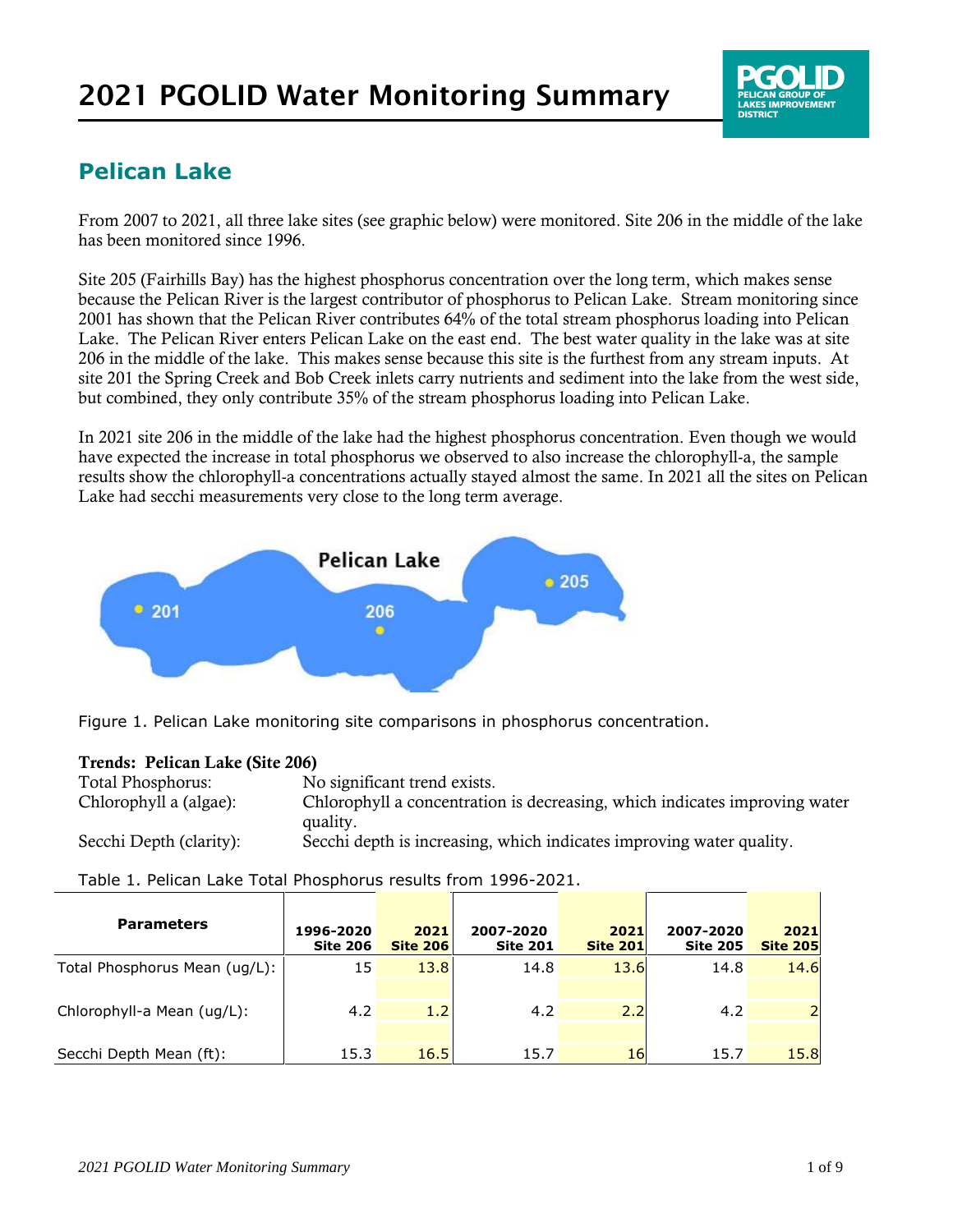## **Little Pelican Lake**

Little Pelican Lake has been monitored at Site 202 from 2003 to 2021, and has an average total phosphorus concentration of 23.6 ug/L. This is higher than the phosphorus levels in Big Pelican Lake. The phosphorus in Little Pelican Lake comes from the Pelican River, so any phosphorus loading upstream in Detroit Lakes eventually goes into Little Pelican Lake.

Little Pelican Lake is considered a shallow lake; therefore, it has different dynamics than Pelican, Bass and Fish lakes. Most of the lake is less than 15 feet deep, which means that the sunlight can reach the bottom and plants can grow in the entire lake. It is important to



preserve the aquatic plants in Little Pelican to take up the nutrients in the lake and stabilize the lake sediments.

The 2021 lake monitoring season results were similar to historical averages. Trend analysis now shows stable phosphorus concentrations. The phosphorus in Little Pelican mostly comes from upstream, so improvements implemented at the Detroit Lakes Wastewater Treatment Plant should benefit Little Pelican Lake in future years.

### Trends:

Years monitored: 2003-2021 Total Phosphorus: No significant trend.

Chlorophyll a (algae): Chlorophyll a (algae) is decreasing, which indicates improving water quality. Secchi Depth (clarity): Secchi depth is increasing, which indicates improving water quality.

#### Table 2. Little Pelican Lake historical data, 2003-2021.

| <b>Parameters</b>             | <b>Historical</b><br>Site<br>202 | 2021<br><b>Site</b><br>202 |
|-------------------------------|----------------------------------|----------------------------|
| Total Phosphorus Mean (ug/L): | 23.6                             | 23.6                       |
| Chlorophyll-a Mean (ug/L):    | 8.5                              | 4.2                        |
| Secchi Depth Mean (ft):       |                                  | 10.7                       |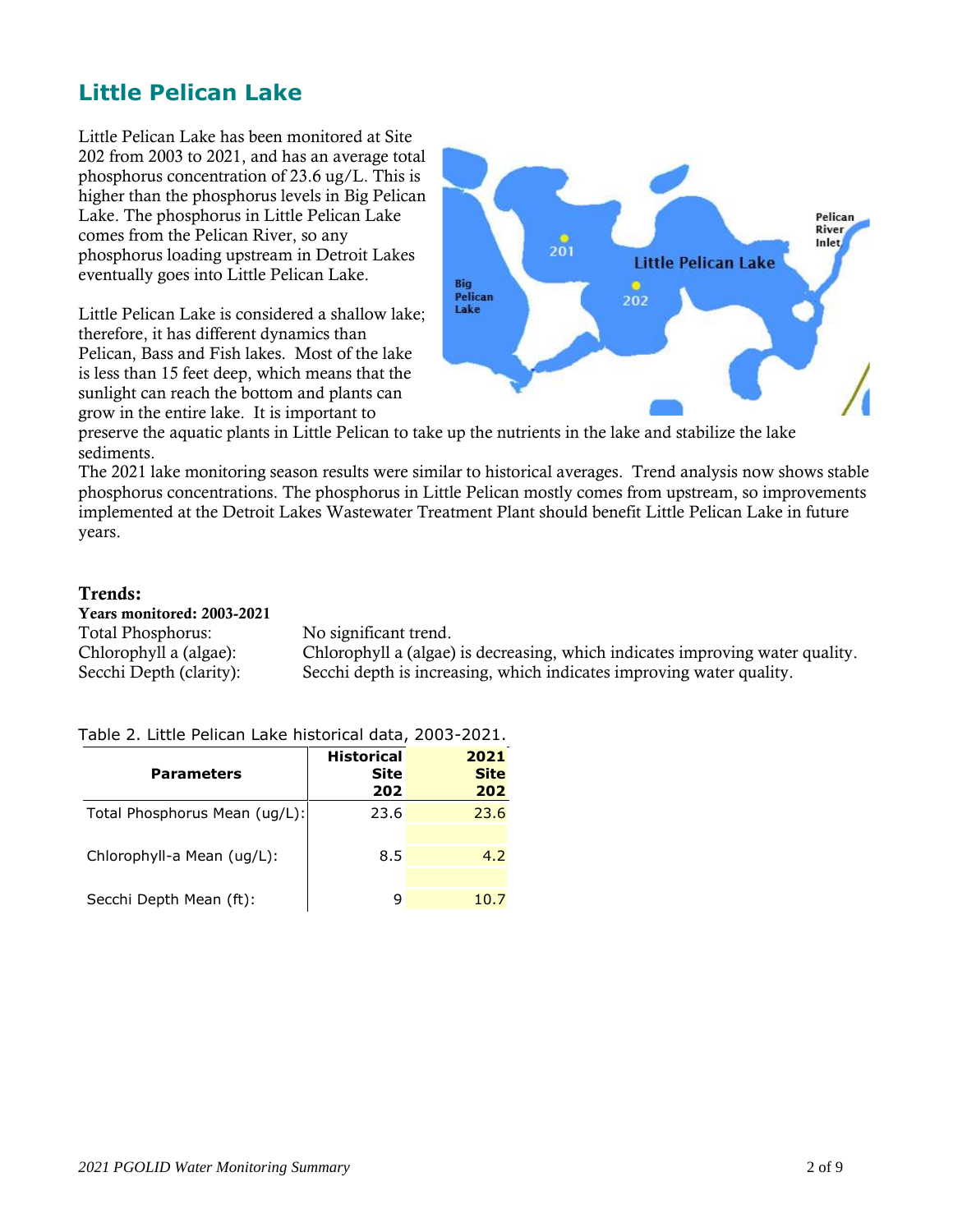# **Fish Lake**

Fish Lake has been monitored from 2003 to 2021 at site 201. Fish Lake has the best water quality in the Pelican Group of Lakes. One reason for this is that it does not have a direct stream inlet discharging into it. Pelican Lake is attached, but the phosphorus in that water is already filtered by the time it reaches Fish Lake.

The south bay of Fish Lake (Echo Bay) is some of the only shoreline in the Pelican Group of Lakes that is still undeveloped. It is not sandy, but is lined with reeds and cattails, which make excellent habitat for aquatic animals and fish.

Due to a proposed development project in this area a few years ago, site 202 was monitored in 2007-2008 to get a good picture of baseline water quality. Since then, this development has fallen through, but now we have baseline



conditions to compare in case this area ever gets developed in the future. This site was once again monitored in 2015 and again in 2017. This is the area now proposed for a County Park.

The results from the 2021 lake monitoring season indicate that the water quality is staying fairly stable in comparison to the historical average. Considering all the data water clarity is still considered to be improving. Nutrient levels observed in 2021 in Fish Lake were the highest summer average level for the entire period of record. The drought conditions may have affected water quality observations in 2021.

#### Trends:

| <b>Total Phosphorus:</b> | No trend                                                                               |
|--------------------------|----------------------------------------------------------------------------------------|
| Chlorophyll a (algae):   | Chlorophyll a concentration is decreasing, which indicates improving water<br>quality. |
| Secchi Depth (clarity):  | Secchi depth is increasing, which indicates improving water quality.                   |

| <b>Parameters</b>             | <b>Historical</b><br>Site<br>201 | 2021<br><b>Site</b><br>201 |
|-------------------------------|----------------------------------|----------------------------|
| Total Phosphorus Mean (ug/L): | 11.9                             | 15.2                       |
| Chlorophyll-a Mean (ug/L):    | 3.3                              | 2.2                        |
| Secchi Depth Mean (ft):       | 15.5                             | 17.6                       |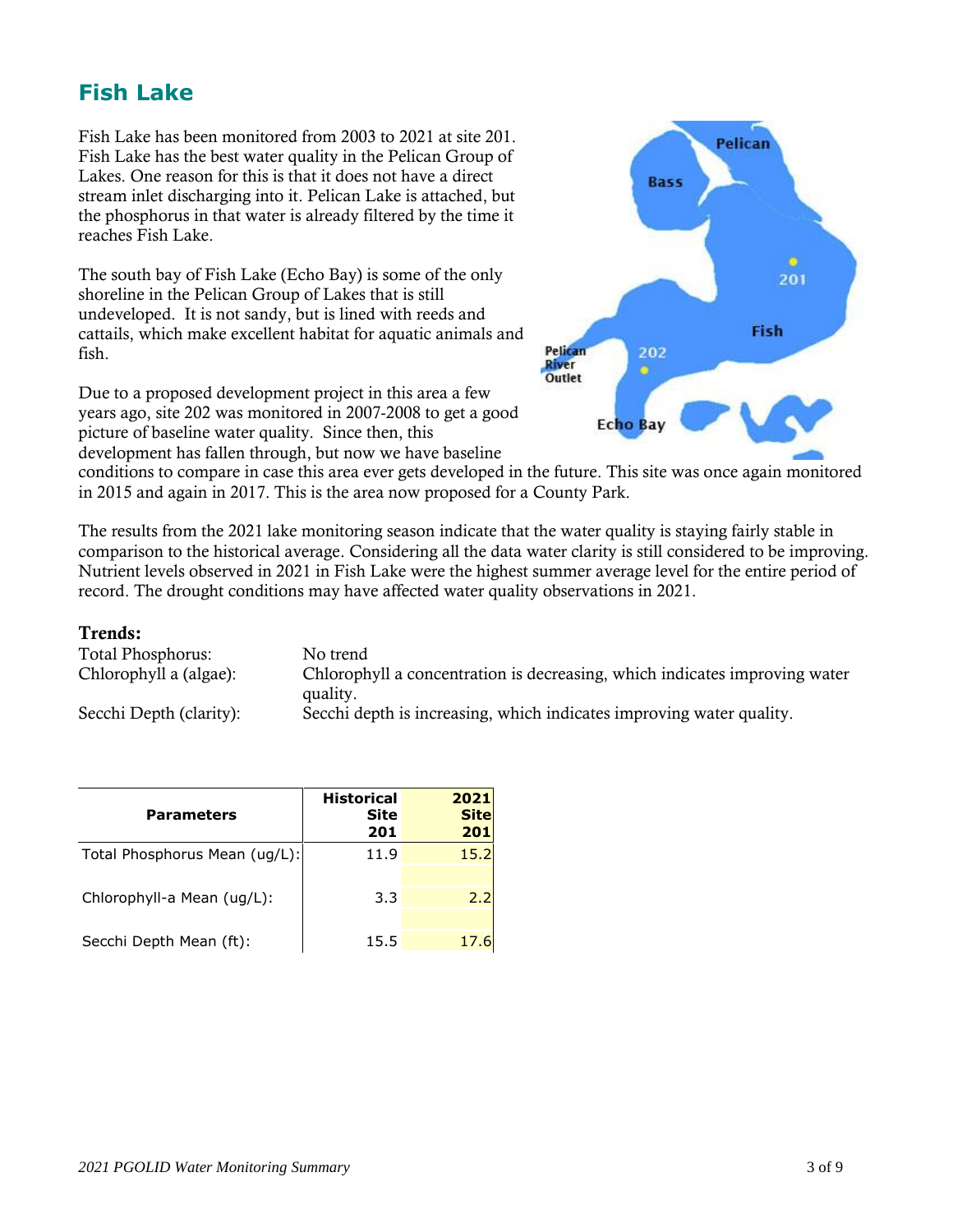# **Bass Lake**

Bass Lake total phosphorus concentration at Site 201 has been monitored from 2003 to 2021. It has an average of 16.8 ug/L. Bass Lake has nutrient levels similar to those in Big Pelican Lake and higher than the phosphorus levels in Fish Lake.

Bass Lake has no direct inlets and outlets, just a connection with Fish Lake that doesn't show much flow of water either direction. Because of its isolation and small surface area, Bass Lake is more susceptible to impacts occurring on the shoreline of the lake such as adding impervious surface, adding artificial sand beaches, and removing aquatic plants.

The 2021 lake monitoring season indicates stable water clarity and decreasing chlorophyll-a concentrations in comparison to the historical average. This is due to zebra mussels filtering the water, capturing the algae and other particles, and depositing them on the shallow lake bottom.

#### Trends:

Years monitored:2003-2021 Total Phosphorus: No trend

Chlorophyll a (algae): Chlorophyll a concentration is decreasing, which indicates improving water quality. Secchi Depth (clarity): Secchi depth is increasing, which indicates improving water quality.

| <b>Parameters</b>             | <b>Historical</b><br>Site<br>201 | 2021<br><b>Site</b><br>201 |
|-------------------------------|----------------------------------|----------------------------|
| Total Phosphorus Mean (ug/L): | 16.8                             | 16.6                       |
| Chlorophyll-a Mean (ug/L):    | 4.5                              | 1.6                        |
| Secchi Depth Mean (ft):       | 12.7                             | 16.4                       |

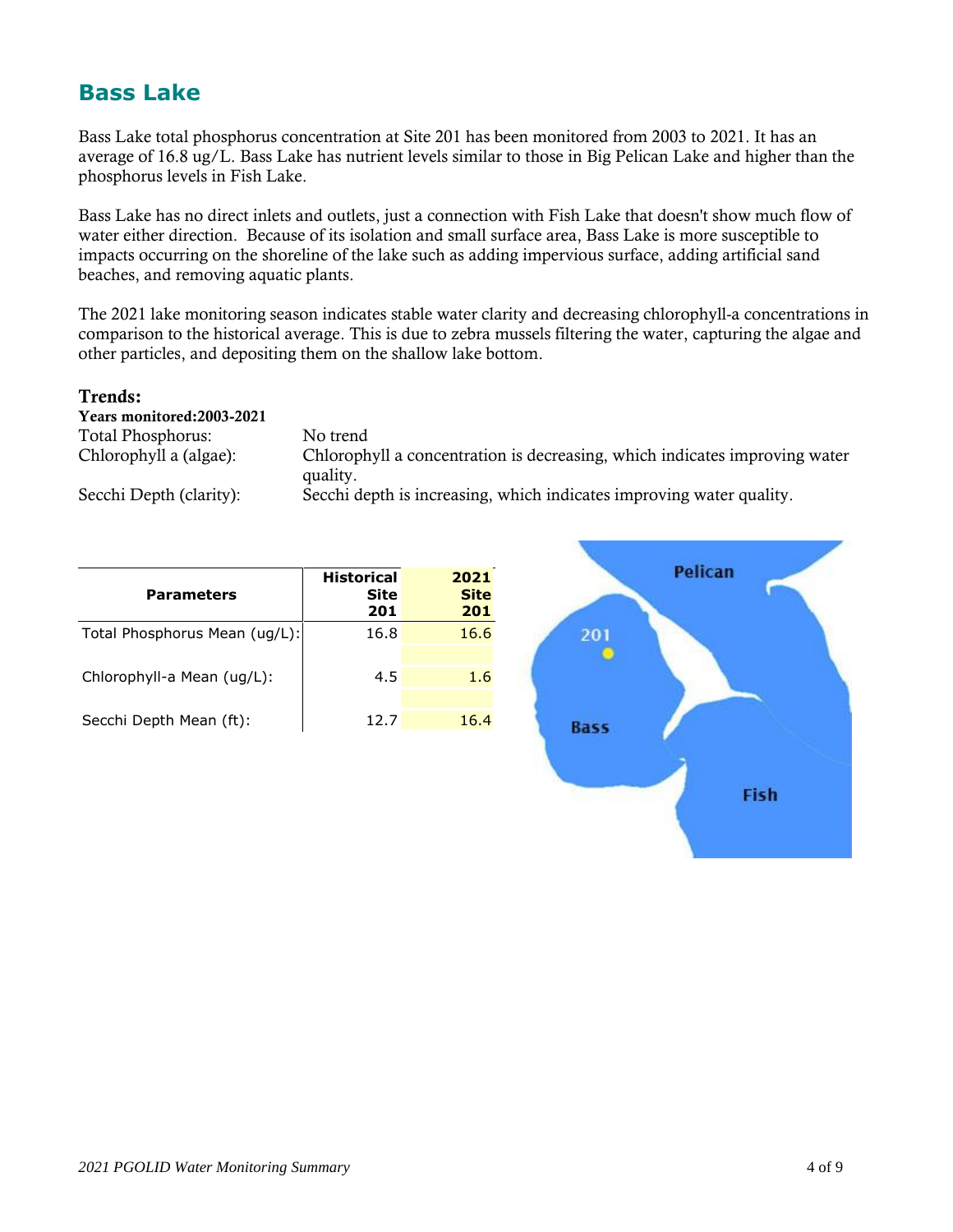# **Streams**

In 2021 stream flows were much below normal due to the drought conditions. At times the Pelican River was more than a foot below normal and flows were reduced to a trickle. These conditions may have impacted water quality results but all observations were within the range of those normally observed.

Nutrient and sediment levels observed in the Pelican River above the inlet to Little Pelican Lake have been very consistent over the dataset. Normally ranging from 0.015 to 0.03 which is clean river water. I was unable to get the date axis to display correctly, my apologies. Each number corresponds to a year with 1=2001 and 276=2021. The average nutrient level in the incoming Pelican River water has not declined.

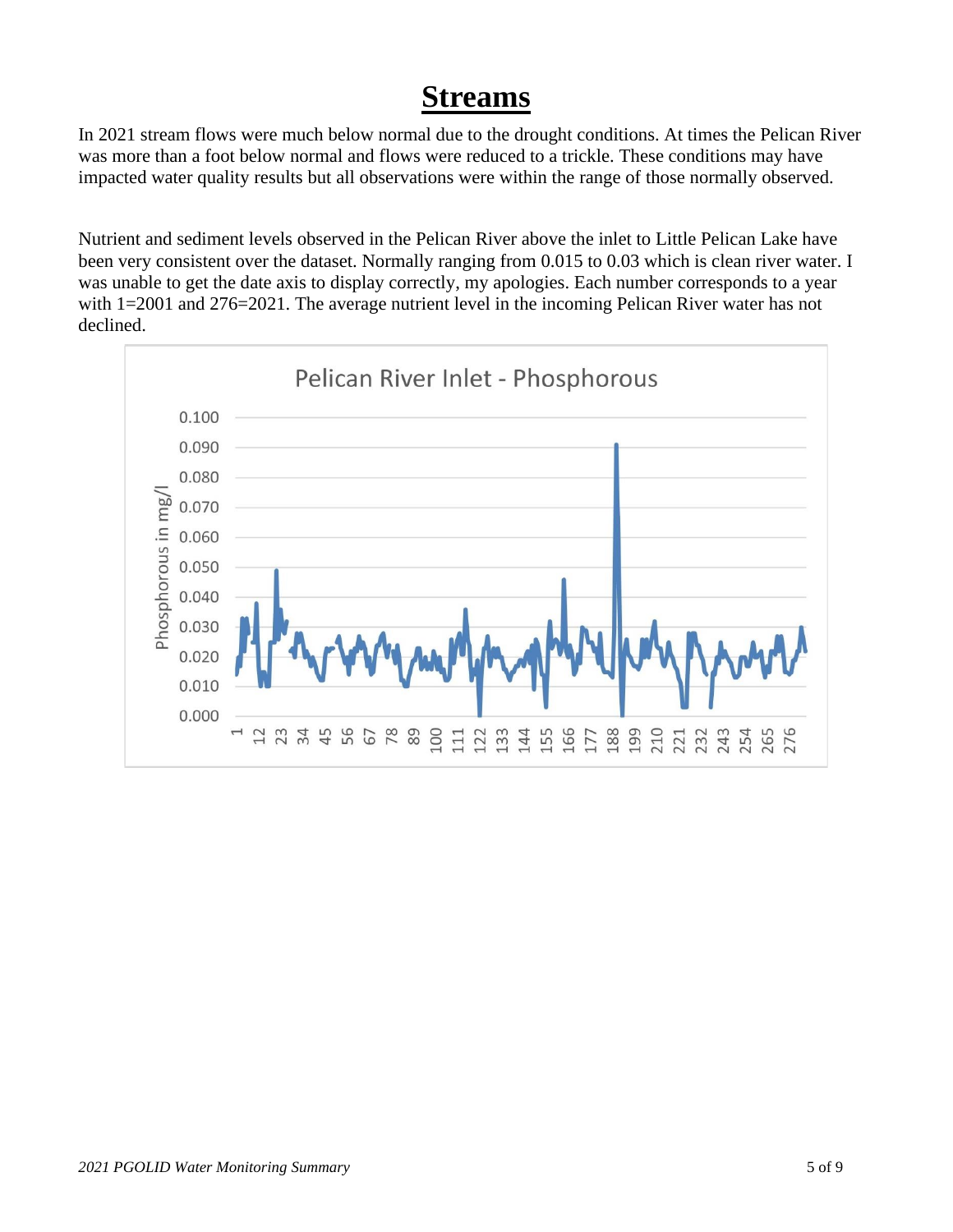

The Pelican River outlet had lower nutrient levels in 2021 compared to previous years. The very low flows likely contributed to the observed low levels of nutrients. However, since 2014 the nutrient levels in the outflowing water have been about 10% lower than levels observed between 2004 and 2010.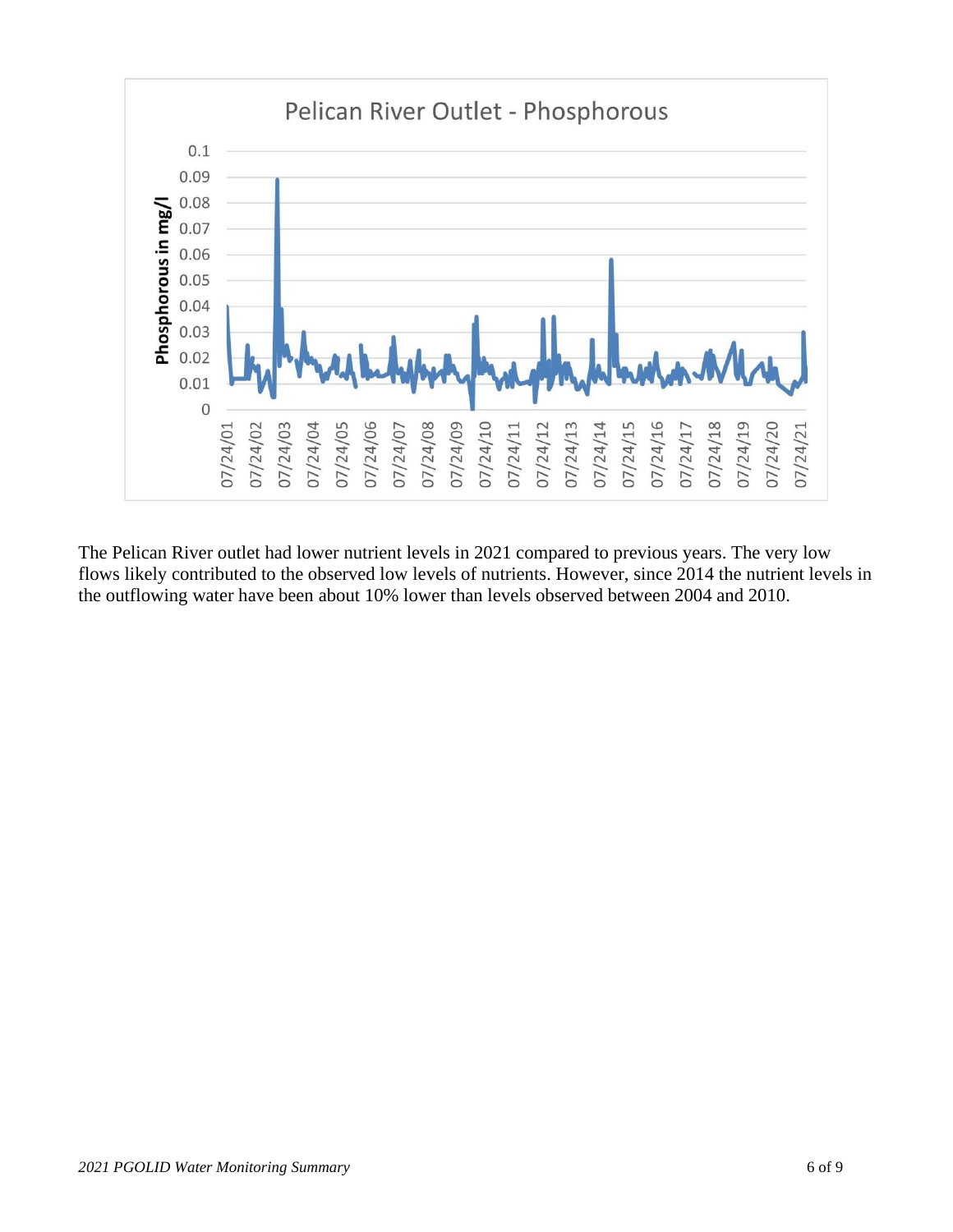

Bob Creek enters Pelican Lake on the west end. Nutrient levels in Bob Creek are slightly higher than the Pelican River but still almost entirely below 0.05 mg/l. Bob Creek flows quite consistently and likely carries spring water draining from the hills to the west. Bob Creek supplies less than 10% of Pelican Lake's annual water supply.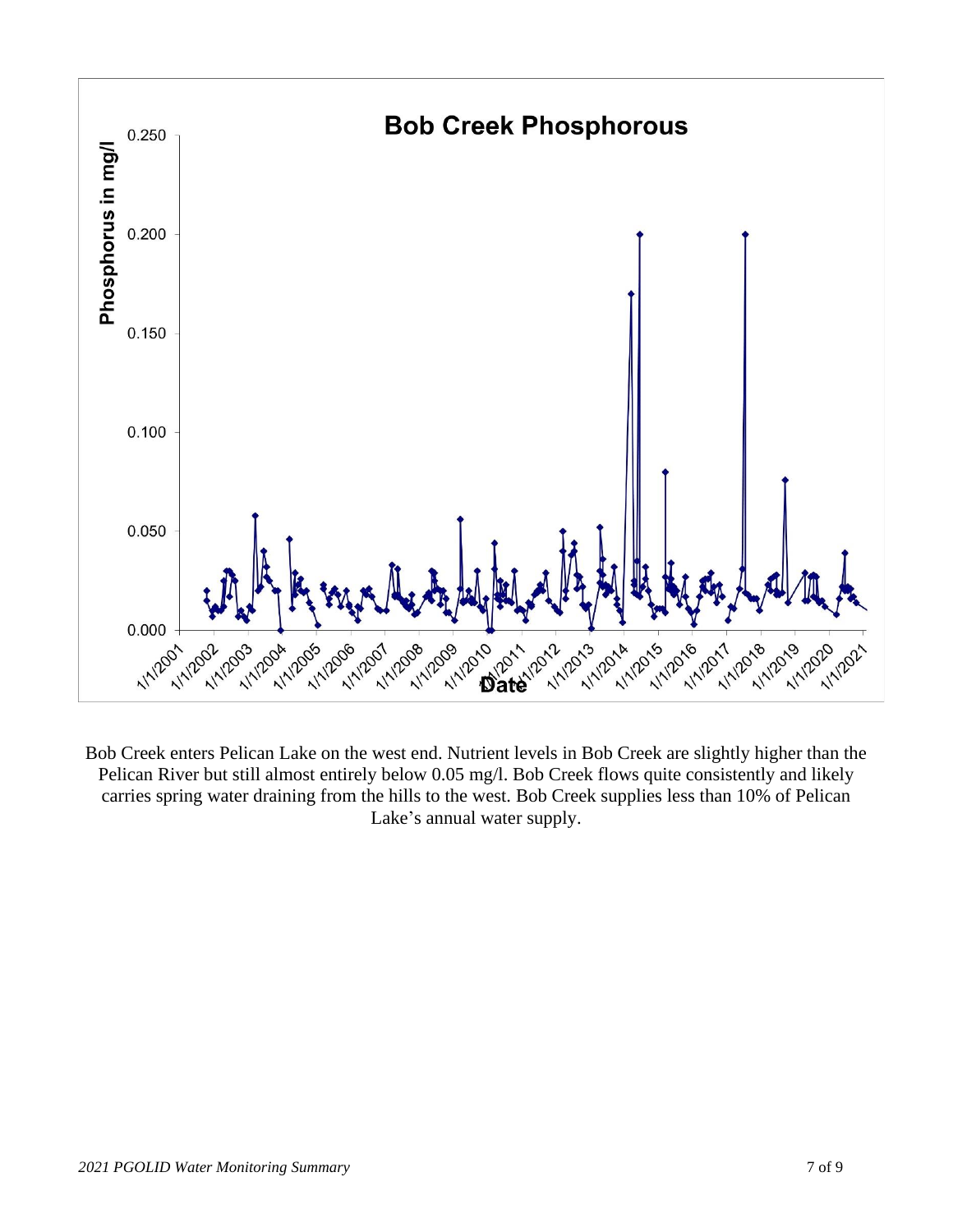

The Spring Creek samples had higher levels of nutrients in 2021 compared to the most recent years. The observed nutrient levels were slightly above the historical average which is over 0.05 mg/l. Flow from Spring Creek declined in mid-summer but rebounded by September in contrast with the Pelican River which stayed very low. Spring Creek supplies about 20% of Pelican Lake's annual water supply.